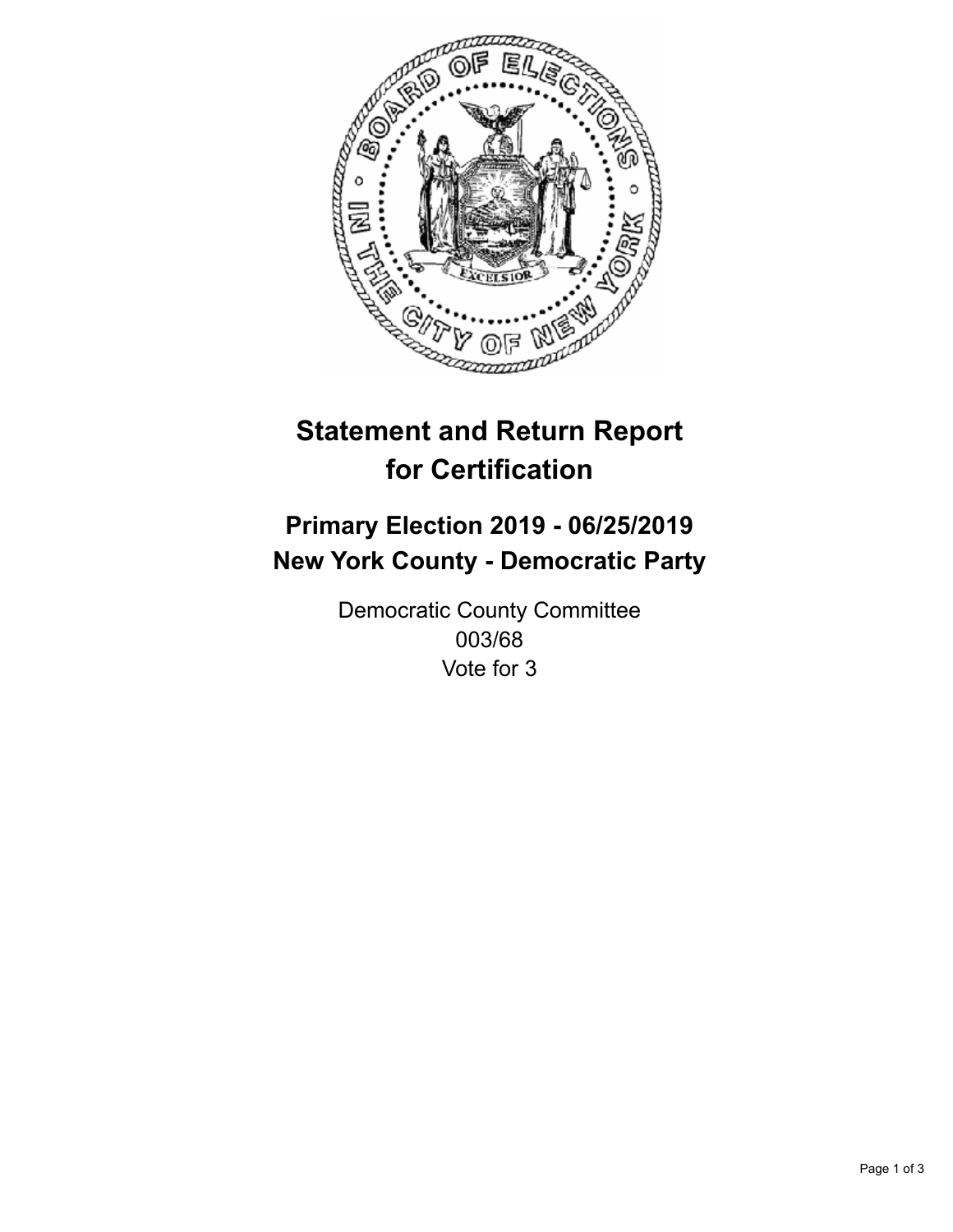

## **Assembly District 68**

| PUBLIC COUNTER                                           | 10             |
|----------------------------------------------------------|----------------|
| <b>MANUALLY COUNTED EMERGENCY</b>                        | 0              |
| ABSENTEE / MILITARY                                      | 0              |
| <b>AFFIDAVIT</b>                                         | 0              |
| <b>Total Ballots</b>                                     | 10             |
| Less - Inapplicable Federal/Special Presidential Ballots | 0              |
| <b>Total Applicable Ballots</b>                          | 10             |
| <b>ANDREW MANGUAL</b>                                    | 6              |
| PATRICIA BURNS                                           | 6              |
| AMANDA GOMEZ                                             | 6              |
| <b>MARLON RUIZ</b>                                       | 3              |
| <b>VERA FIELDS</b>                                       | $\overline{4}$ |
| <b>Total Votes</b>                                       | 25             |
| Unrecorded                                               | 5              |